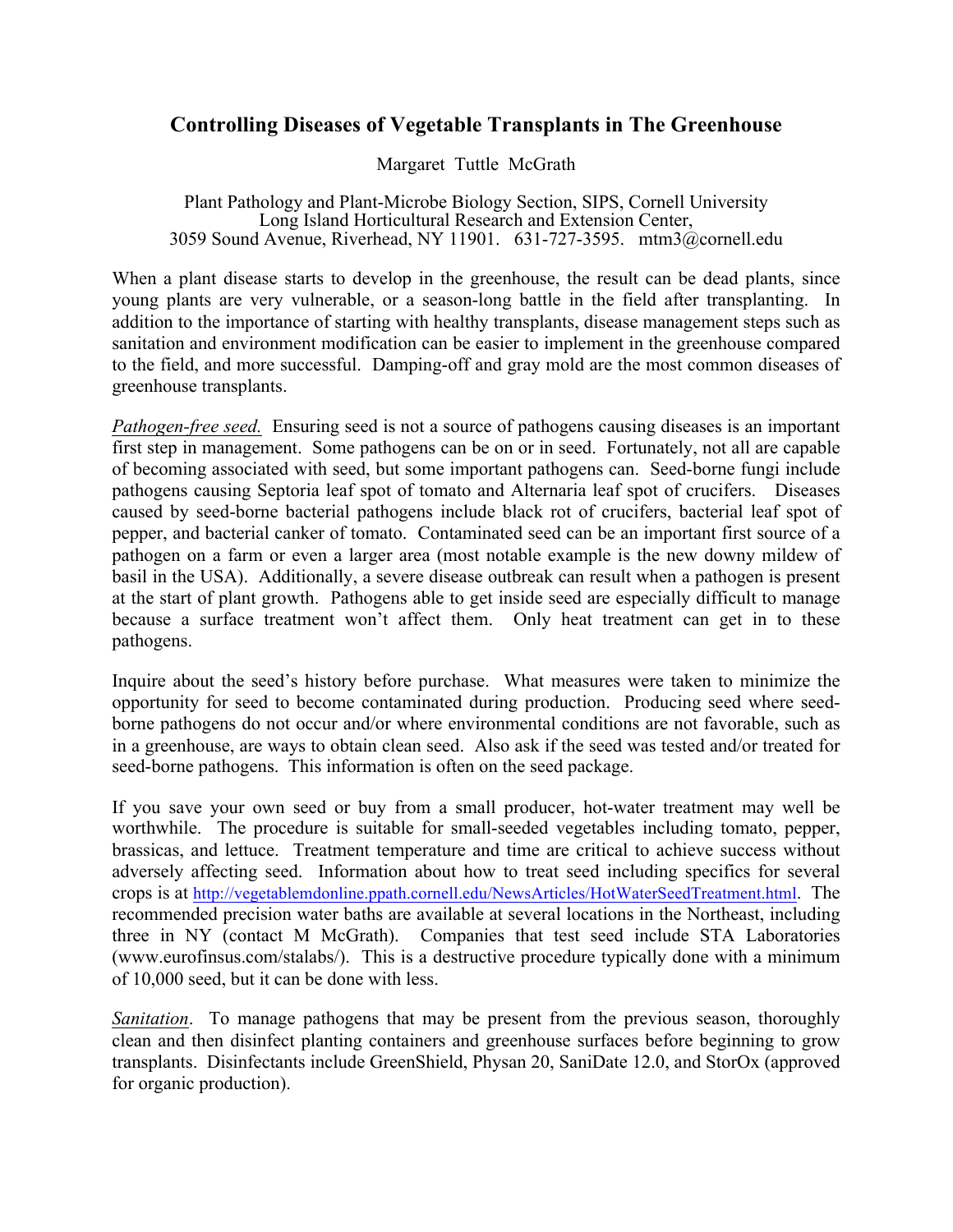In greenhouses with natural floors, cover the ground with landscape cloth to form a barrier over the soil.

Use sterilized potting mix.

During production of transplants implement practices to minimize the opportunity for pathogens to be brought into the greenhouse. Clean boots of soil to avoid bringing in soil-borne pathogens such as *Pythium*. Use a boot brush then a foot bath. Or have shoes dedicated for wearing while in the greenhouse.

*Environment modifications to make the greenhouse less favorable for disease development*. Most fungal and bacterial pathogens affecting foliage require a certain amount of time with free moisture (wetness) in order to infect. High humidity is sufficient for others, including those causing downy mildews, gray mold, and late blight. Minimize leaf wetness and humidity by using bottom watering, wide plant spacing, fans, ridge venting, lights, and also open doors during warm mornings and avoid overwatering. Keep plants on benches. Adjust water amount based on conditions and plant needs so that the seeding mix does not stay wet for long periods and is dry the next day. Check greenhouse roof for dripping from condensation in morning or from rain. Do not locate plants where water drips if the reason can't be rectified.

Some pathogens, including those causing tomato bacterial spot and Septoria leaf spot, are primarily dispersed by splashing water. This is another reason to use bottom watering. When this is not feasible, water plants after any guttation has dried and when there will be time for leaves to try before night time.

*Manage insects that can vector plant pathogens*. These include thrips, aphids, and fungal gnats. Clean up spilt potting mix as this can provide habitat for fungal gnat larvae.

*Manage weeds and do not grow ornamental plants in the same greenhouse as vegetable transplants*. These plants can harbor pathogens, notably viruses, as well as insects that can vector them.

*Routinely inspect plants for symptoms*. Obtain help with diagnosis when at all unsure.

## *Dispose of dead and diseased plants away from the greenhouse*.

*Do not brush plants*. Mechanically brushing the top of tomato and other vegetable seedlings results in plants that are shorter with greater stem and petiole strength; however, it also can move bacterial pathogens and cause wounds (including broken leaf hairs) that enable bacterial pathogens to infect.

*Apply fungicides and/or biological control products*. This can be a warranted addition to the management program with diseases not effectively controlled with cultural practices in the past or at first symptom. Note that some pathogens, including those causing bacterial spot and canker in tomato, can be present, multiplying, and spreading without causing symptoms. See last section for products.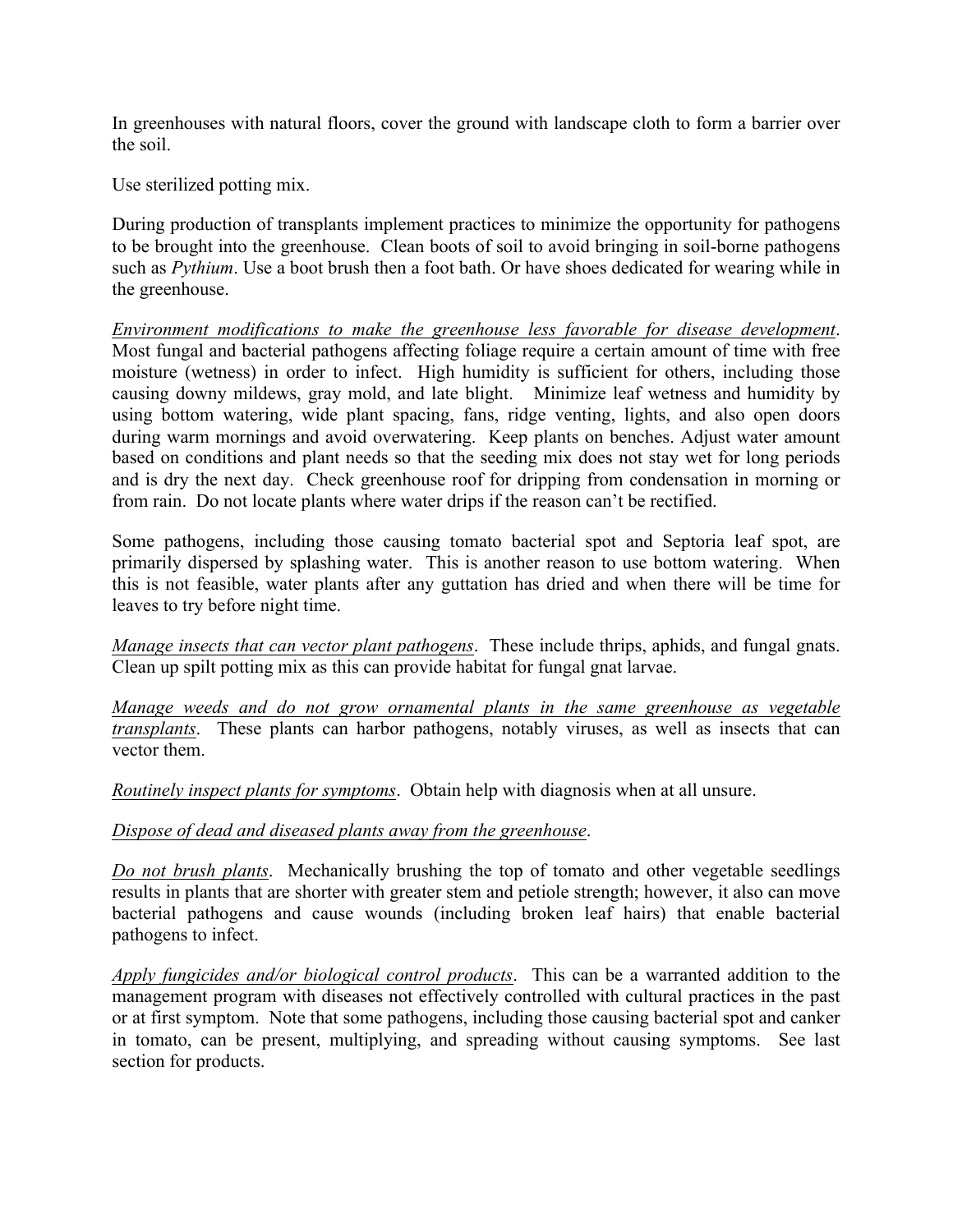**Managing Botrytis Gray Mold in Greenhouse Vegetable Transplants**. This disease is hard to avoid because the pathogen has a wide host range and produces an abundance of wind-dispersed spores. Keeping humidity below 90% is key. Also remove dead plant tissue because the pathogen usually first develops on dead tissue then invades adjacent living tissue.

**Managing Damping-off in Greenhouse Vegetable Transplants**. Damping-off can be very destructive in the greenhouse due to close plant spacing. Fortunately, ability to prevent the pathogen from being present and to avoid favorable conditions in the greenhouse means it is easier to manage damping-off there than in the field. Use good sanitation: clean and disinfect everything before seeding. Pathogens that cause damping-off can be in soil around the greenhouse and unsterilized seeding mix, and they can survive on trays and pots. Clean shoes before entering the greenhouse. Keep the hose end off the ground. Select sterilized seeding mix with good drainage. There are several biological control products that can be added to seeding mix when damping-off has been a problem in previous seasons (see list at end). While watering plants, avoid the possibility of splash moving soil to plants. Be careful not to overwater, especially during periods of cloudy, rainy conditions. Adjust water amount based on conditions and plant needs so that the seeding mix does not stay wet for long periods and is dry the next day. Water early in the day and provide air flow to reduce humidity so that soil will dry quickly. Provide good plant spacing.

Where seedlings are dying or growing poorly (wilting, stunted), first confirm that it is dampingoff by looking at the roots of affected plants. Roots of diseased plants usually have brown tissue and the outer layer may be partly rotted off. Seedlings can collapse due to other causes, including excessive fertilization, high levels of soluble salts, excessive heat or cold, excessive or insufficient soil moisture, bleach residue on trays, and severe infestation of fungal gnat larvae or other insects. Roots of these plants will be a healthy white to tan color. If damping-off is likely the cause, it is important to separate trays with diseased seedlings from those that are not affected. Trays with affected seedlings should be discarded. Fungi that cause damping-off can be spread by splashing water. Fungal gnats can also move some fungi. The most common pathogen causing damping-off, *Pythium*, develops best under wet soil conditions. It is also important not to underwater as dry conditions are favorable for *Rhizoctonia*, another damping-off pathogen, and will stress seedlings, which can increase susceptibility. Another important step in management is to try to determine the source of the pathogen when damping-off occurs so that it can be controlled to minimize the chance of this disease occurring again next year. Damping-off pathogens exist in soil. Look for sources of soil in and around the greenhouse that could have gotten into seeding trays such as by splashing water. Dispose of trays that held diseased plants.

**Biofungicides for damping-off and other diseases**. There are potting mixes enriched with a biofungicide and products that can be applied to potting mix from before seeding to after plants are established. Pro-Mix BX Biofungicide is a peat-based mix that has *Bacillus subtilis*. The products are best used preventively, and where damping-off has previously occurred despite cultural controls. Most are labeled for the major pathogens causing damping-off, plus others. Bio-Tam (*Trichoderma asperellum* strain ICC 012 and *Trichoderma gamsii* strain ICC 080) can be applied as a greenhouse drench to transplant trays. A concentrated solution may be prepared 24 to 36 hours prior to treatment to initiate conidial germination which will result in faster soil colonization. Combine 1 oz of Bio-Tam for every 10 fl oz of water. Mix this solution periodically to promote the germination of conidia. Dilute to 2.5 to 7.5 oz per 100 gallons water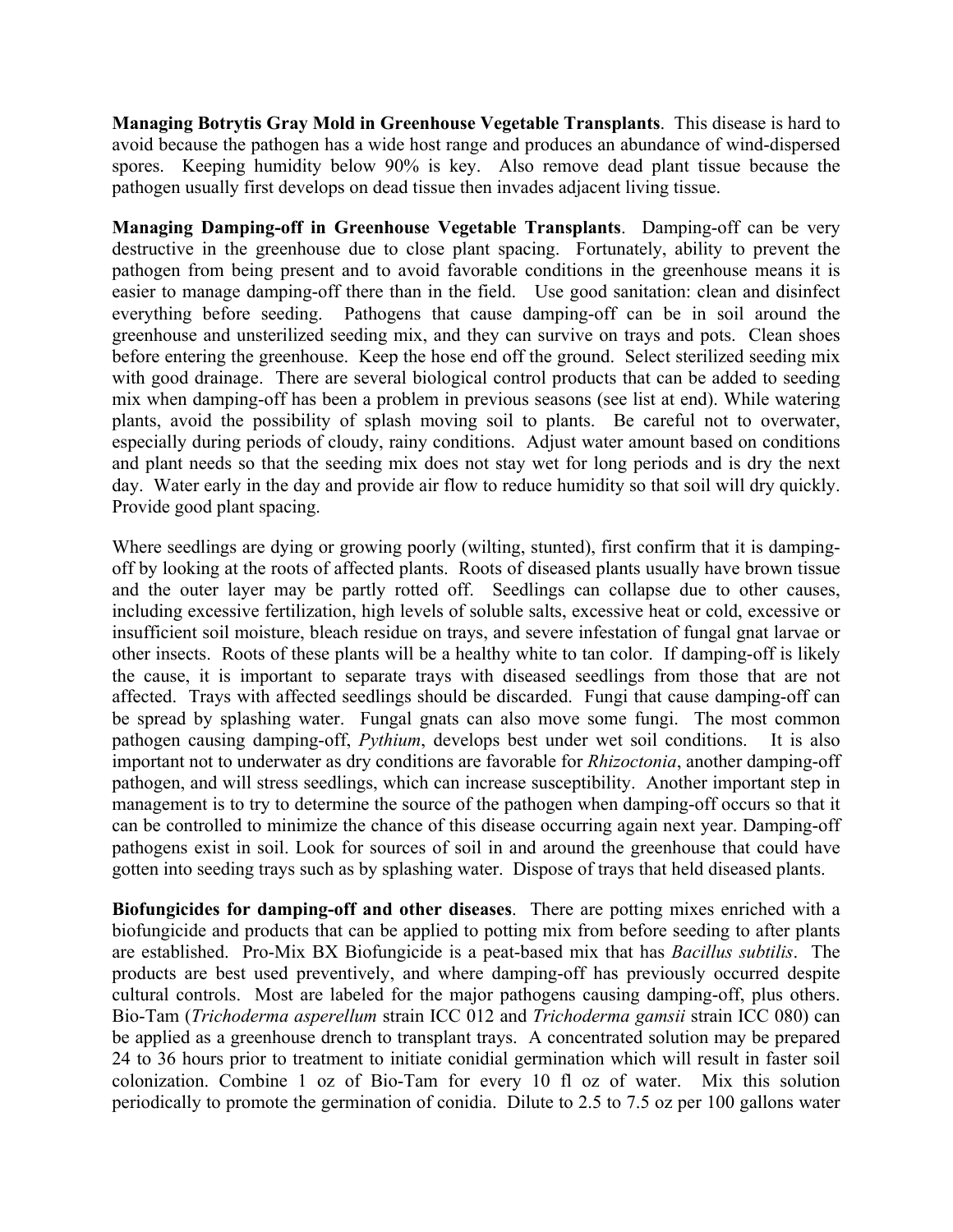before applying. Typical application rate is 1 pint of solution per square foot of growing medium that is 4 inches deep. RootShield PLUS WP (*Trichoderma harzianum* Rifai strain T-22 and T. virens G-41) can be incorporated into mix before seeding. Serenade Soil (*Bacillus subtilis* strain QST 713) is a new formulation of Serenade for soil application. This bacterium colonizes roots and produces compounds that affect pathogens directly and trigger metabolic pathways to activate the plant's natural defenses and modulate growth. Actinovate (*Streptomyces lydicus* WYEC 108) and also Double Nickel 55 (*Bacillus amyloliquefaciens* strain D747) can also be applied as a soil drench plus they can be applied to foliage for several diseases. Regalia (extract of *Reynoutria sachalinensis*), previously labeled only for foliar diseases, is now labeled to permit application as a soil drench as well as in transplant water. It boosts the plants' natural defense mechanisms against certain fungal and bacterial diseases. Most biofungicides are approved for organic production.

**Conventional fungicides that can be applied in the greenhouse**. Start at or before first symptoms. Ensure disease is correctly identified. Apply regularly (e.g. weekly) maximizing coverage. Check label for restrictions on use on transplants and on greenhouse use. Some products are permitted for use only outdoors. These include Bravo, Cabrio, Endura, Flint, Forum, Quadris, and Presidio.

Some fungicides labeled for use in greenhouses include Agri-mycin 17, Armicarb, Botran, Contans, copper (some formulations), Decree, Dithane, JMS Stylet-Oil, Kaligreen, MilStop, Oxidate, Ranman (see below), Previcur Flex (see below), Scala, and Sonata. Fungicides with no restrictive statement about greenhouse use: Curzate, Gavel, Penncozeb, Tanos, Revus, Revus Top, Switch (except small-fruited tomatoes) and phosphorous acid fungicides (ProPhyt, Phostrol, etc.). The antibiotic Agri-mycin is labeled for controlling bacterial spot in tomato and pepper seedlings. It can be applied as frequently as every 4-5 days beginning when first true leaves appear.

Previcur Flex (propamocarb hydrochloride, FRAC Code 28), a conventional fungicide with targeted activity for some pathogens causing damping-off and root rot, *Pythium* and *Phytophthora*, is labeled for use in the greenhouse to manage damping-off in tomato, leaf lettuce, cucurbits, and peppers. It can be applied before seeding and/or after emergence, and through drip irrigation. Note the use directions state not to apply to dry growing mix, not to apply to plants when sunlight will be intense afterwards (evening application recommended), and not to mix with other products.

Ranman (cyazofamid, FRAC Code 21) is another fungicide with targeted activity for *Pythium* and *Phytophthora*. It is labeled for use in the greenhouse to manage damping-off on tomato (and downy mildew in basil). It can be applied once to the seedling tray at the time of planting or at any time thereafter up until 1 week before transplanting. Apply the fungicide solution as a drench to thoroughly wet the growing medium. This results in the use of approximately 1 pint of solution per square foot if the growing medium is 4 inches deep as stated on the label; however, trays used for producing vegetable transplants are 2.5 inches deep. Product rate is 0.887 ml per gal.

Calculating amount of fungicide to use for trays of vegetable seedlings. Standard trays are 10 X 20.5 inches, which is 1.43 sq ft. The amount of Previcur Flex needed per tray is 1.35 ml for the